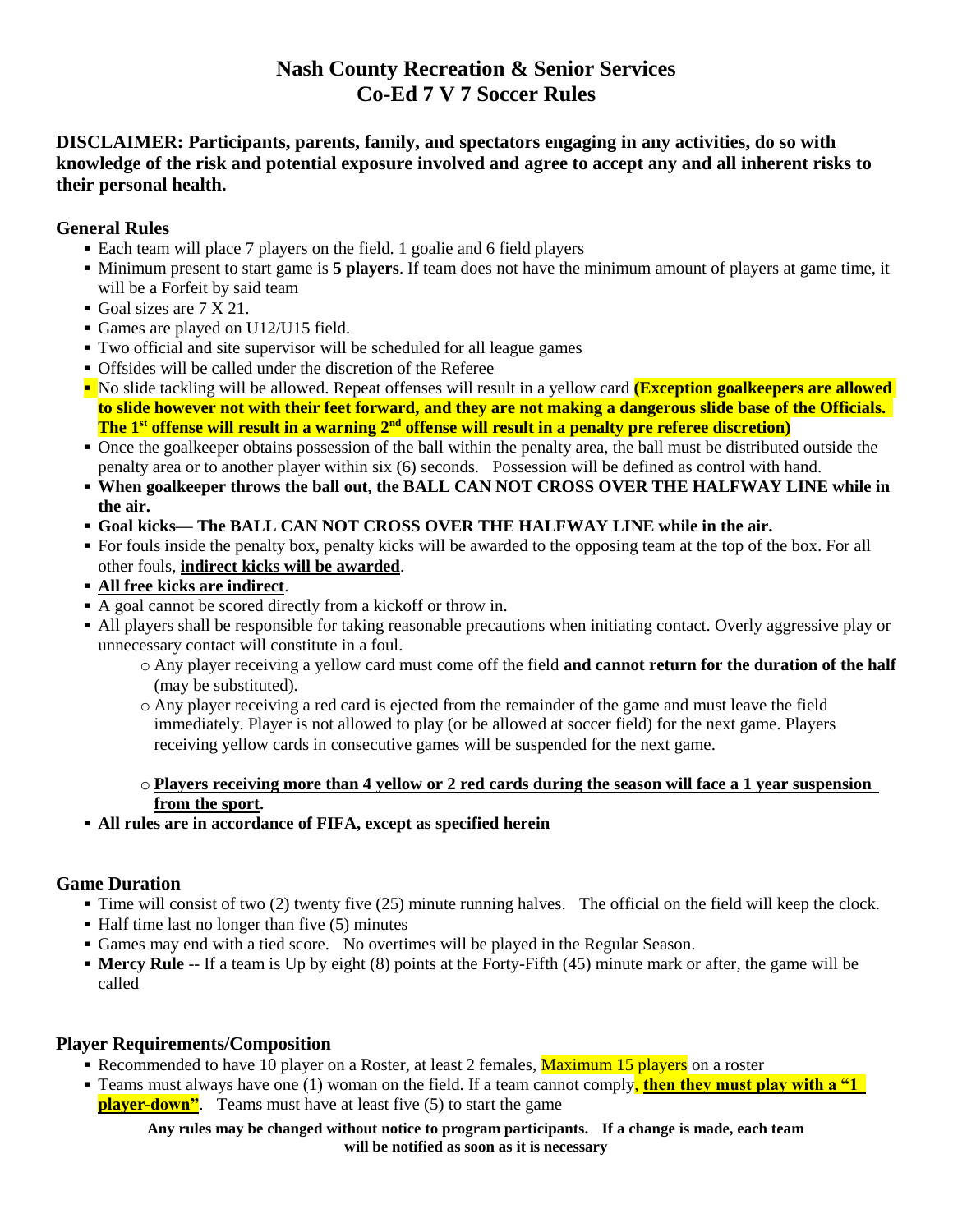- Goalkeeper may be of either gender
- All players must have completed a Nash County Recreation & Senior Services Registration form and paid fee to be eligible
- Players can not be added to teams past the date rosters are frozen (date to be determined)
- Team Rosters must be turned in before the first regular season game. Adding players to roster must be done at the Nash County Administration Building in Nashville.
- Every player will be **Required** to have a Photo ID (Example: Driver License, Work badge...) at every game for identification purposes.
- **An illegal player is defined as**: a player participating under an assumed name and/or playing for a team in which he/she is not on that team's roster; or playing on more than one team in the same division.
- **An ineligible player is defined as**: a player who does not meet the requirements of the NCPR code of conduct; or playing while under suspension.

**NOTE:** Any team found to be playing illegal players must forfeit the present game, and all games players have played. Those players will be suspended from league play for the remainder of the year, and the manager will be suspended from ALL league play for the next 2 scheduled games

- Team Captains are responsible for their team's behavior and their fans/spectators. If Team Member or a Fan/Spectator has been ejected, the Team Captain and Site Supervisor will be responsible to make sure they leave the premises
- **NO CURSING** in any Language

## **Players and Substitutes**

- Teams will be allowed unlimited substitutions.
	- o **Throw in**—either team
	- o **Goal Kick**—either team
	- o **Goal**—either team
	- $\circ$  **Injury**—when the referee stops the play, the team with the injured player may substitute. The opposing team may substitute a single player after the injured player has been taken out of the game.
	- o **Yellow Card**—the referee will allow for an immediate substitution of the carded player
	- o **Red Card**—must leave field immediately and not allowed to play (or be allowed at soccer field) for the next game.
- During substitution players will be able to exit **Player-Side** or **Either Goal-Side only.**

## **Players Uniform & Equipment**

- The required player equipment includes Jersey (provided by Rec Department), shorts/sweatpants, socks and soccertype shoes.
- Metal cleats are not allowed, only rubber-cleated shoes are allowed. Soccer cleats that have metal tips will not be allowed.
- Shinguards are **REQUIRED.**
- No jewelry will be allowed.
- **Players can wear a(n) face mask if they choose to do so.**
- Players requiring use of medical protective devices, such as knee braces, may be allowed to do so at Referee's discretion. Braces made of plastic or including metal parts (hinges, etc) must be completely covered by a protective sleeve.

#### **Forfeit Rule/ Rain out Rule**

- Game time is forfeit time
- If a team is short players, or for any reason cannot field a team to play, the opposing teams MUST accept the win by forfeit. If this happens, the referee will assemble both captains and the field supervisor and clearly identify which team is forfeiting, and which team is winning by forfeit.

**Any rules may be changed without notice to program participants. If a change is made, each team will be notified as soon as it is necessary**